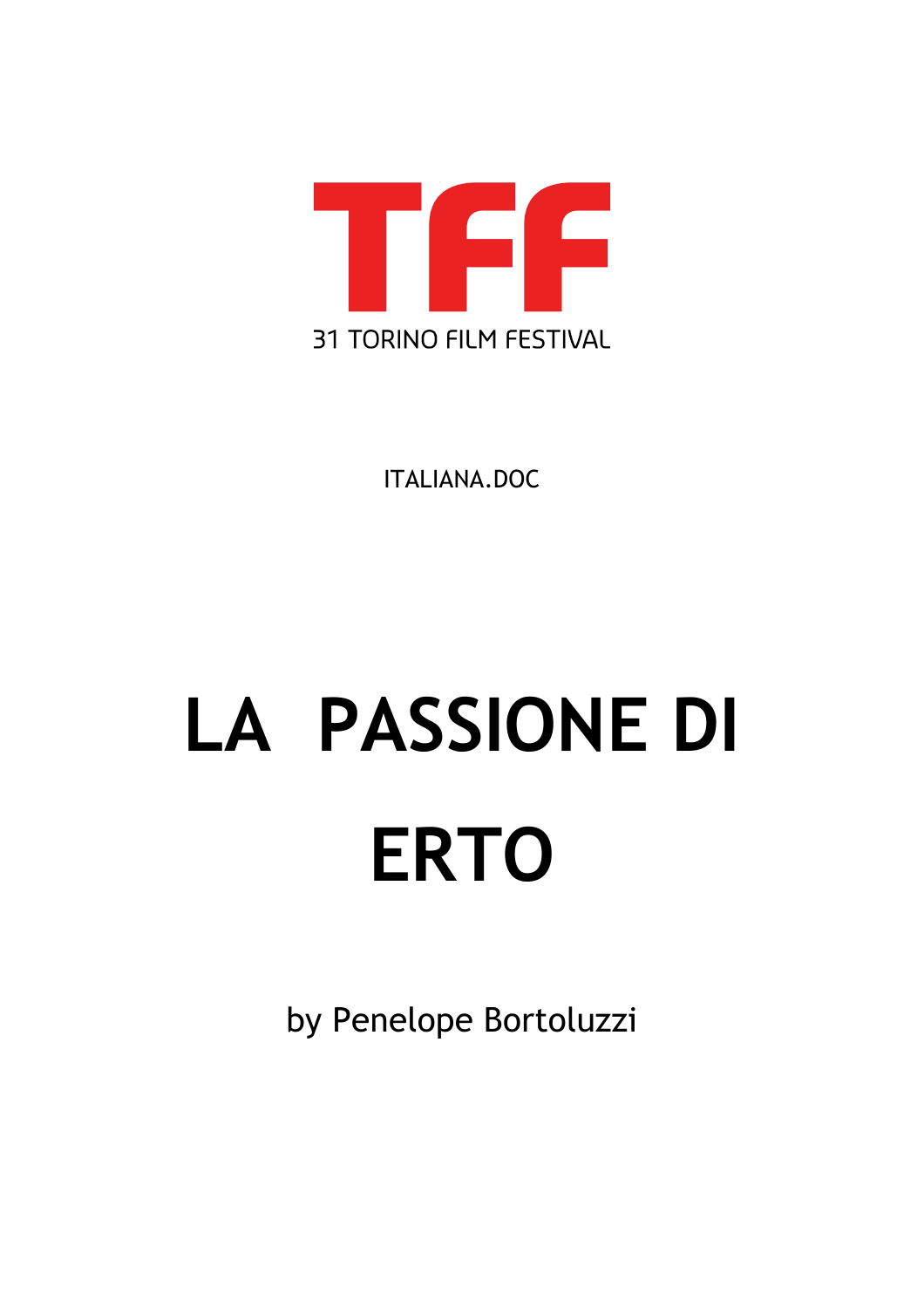Erto, a village in the Friulian Alps.

In its impractible valley, at the end of the 50s, the Vajont dam is built, the highest at that time. In 1963 one of the slopes of Mount Toc collapses into the reservoir, causing a wave that kills almost two thousand people.

On the other side of the valley, in front of that mountain, the people of Erto have never stopped enacting the Passion of Christ, before and after the catastrophe.

Every year, for as long as can be remembered, a Christ from Erto has been betrayed, sentenced and crucified on the evening of Good Friday, while History goes on with its construction and destruction, its victims and survivors, its real and imaginary Calvary.

The movie moves around two outstanding events that fix the course of time, even though poles apart: on the one hand, an annual and cyclic ritual, which down the centuries beats the time of a closed community; on the other hand, a unprecedented catastrophe, that accelerates the changing processes of an era and crystallizes the contradictions. The spring rite is unchangeable, it builds a specific identity and fixs it perpetually in time, whilst the catastrophe changes what was before and deletes the singularities in the faint space of devastation.

The uniqueness of what happened in erto allows a universal story to be told, as if it were a fairy tale or a legend: the disappearance, as of the 60s, of the last communities that remained at the margins of History, the end of an entire civilization and the traumatic passage of its survivors to modernity. Like a lens, the catastrophe amplifies an historical process which elsewhere took fifty years, but in the Vajont valley happened overnight. At the same time, the Passion the inhabitants put on is a real theatrical representation of that ancestral world which conceived its own existence only in past generations' spaces and roles. In Erto people literally took the role of their predecessors, in life as in the Representation.

The short circuit of Erto's history, the catastrophe's irruption into the ritual's cyclic time, was for me the thing that made a film narration impossible. With the images taken after the catastrophe, and the vicissitudes of a centuries-old Representation, we can talk "presently" also of the past, because this is not a narration, but something that happens in front of the camera. Catalogued images often appear for wounds, abysses, dramatic historical events that open windows onto the past, documentaries like more extensive and complex mosaics.

From the day after the tragedy to the following decade, the clips of Vajont become memory,

not only of the event and its consequences, but also of the faces and words of those who would never have been filmed otherwise. I tried to "re-activate" these catalogues in this movie, and never to use them in descriptive way; I put them together as current material, just as if they had been shot today, trying to re-build spaces where there were only fragments. After all, the Passion of Christ, an ancestral game for the inhabitants, is a living fossil, a theatrical autorepresentation of the same community, a mise-en-scene between devotion and blasfemy, tradition and mutation, almost a self-portrait which is a great gift for a director.

With these two starting items I tried to recount Erto today, through the eyes and voices of the Christs, Judases or Pilates of today, and through the living material of archives' images. It is not a movie about the remembering the tragedy, but about the present of a community that carries the stigmas of its history, on the faces of today and yesterday, about a valley and its scars, about the eclipse of a world and its vain attempts to resist, about the mock-tragic vicissitudes of what remains of that world.